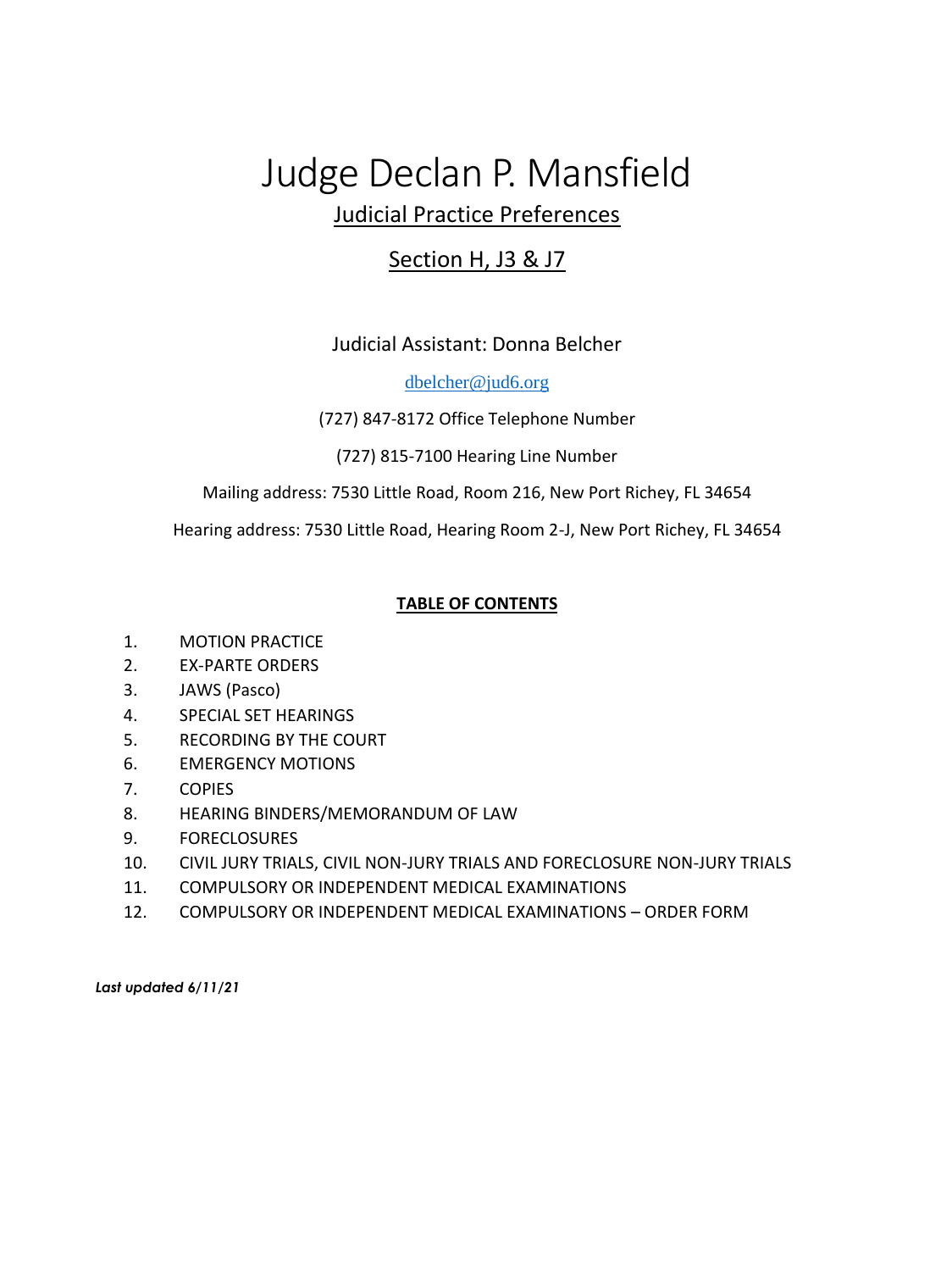# *Contact with this Court's office may be done by telephone, at (727) 847- 8172, but E-mail communication is encouraged at [dbelcher@jud6.org.](mailto:dbelcher@jud6.org)*

## 1. **MOTION PRACTICE**

Absent a stipulation or submission of an agreed order (agreement must be in writing), most motions must be set for hearing with the exception of those listed under Ex-Parte Orders below.

Once the Court has ruled on a motion, the prevailing party shall submit an order to the Court (via JAWS) after conferring with opposing counsel. If the parties cannot agree as to the language of the order, they are directed to advise the Court in writing, and each party shall submit its own proposed order, with a copy sent to the opposing side. The Court will then render the order it deems appropriate. If a transcript of the Court's ruling is available, the parties shall submit a copy to the Court.

## 2. **EX-PARTE ORDERS**

Rulings on all motions submitted ex-parte are at the discretion of the Judge reviewing the motions and orders. Upload into JAWS the following:

- (1) Cover letter
- (2) Copy of the motion
- (3) Proposed order

**Please upload the proposed order in JAWS (Pasco) or email the proposed order (word and PDF format) to me. If you email it, you will need to pull it from the Clerk's website once they docket it, so there will be a delay.**

#### **The following is a non-exhaustive list of motions that may be submitted ex parte:**

Motion for Substitution of Counsel Motion to Compel Discovery (Pursuant to Administrative Order 2013-005 PA/PI-CIR) Motion to Substitute Counsel Agreed Orders Joint Stipulations Motions for Extension of Time to Serve Motion to Appoint Guardian ad Litem/Attorney ad Litem Motion to Reset Foreclosure Sale Motion for Writ of Possession Motion for Voluntary Dismissal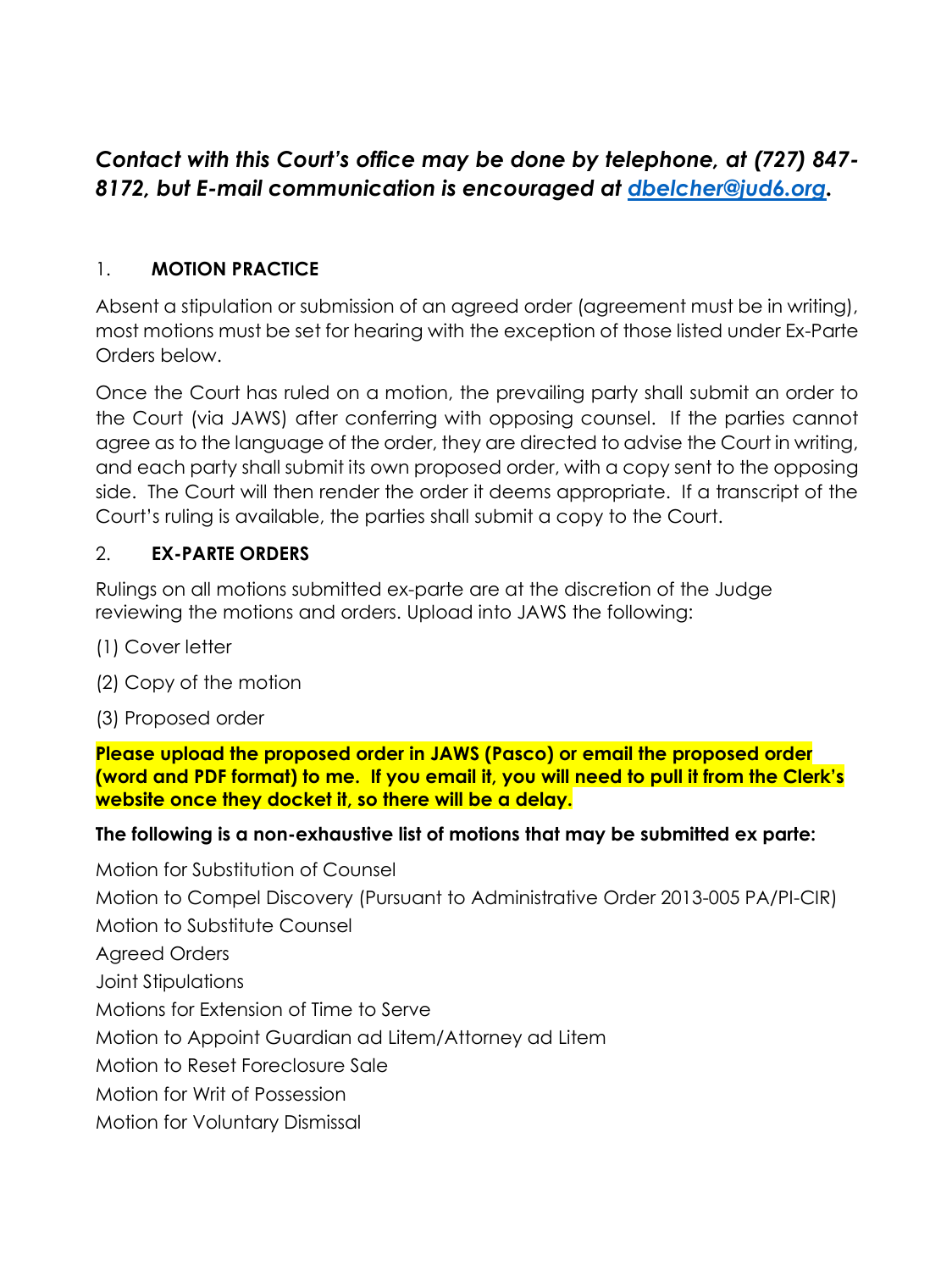Motion for Rehearing/Reconsideration

Motion to Vacate Final Judgment and Return Documents

Motion to Recuse/Disqualify

Motion for Entry of Default Final Judgment

3. **JAWS (Pasco)** – All proposed orders are to be uploaded into JAWS (Pasco). Please include a cover letter and a copy of the motion or stipulation. These documents must be uploaded in PDF-A format. If they are not, they will be rejected.

Should you require technical assistance at any time during this process or if you want to offer feedback regarding your experience with JAWS, please contact the Pinellas County Business Technology Services Operations Center at 727.453.4357 or via email at [supportctr@pinellascounty.org.](mailto:supportctr@pinellascounty.org)

## 4. **SPECIAL SET HEARINGS**

Prior to setting a hearing, read below and determine if your matter can be addressed on a UMC calendar. To obtain hearing dates and times, please email Judge Mansfield's judicial assistant at [dbelcher@jud6.org.](mailto:dbelcher@jud6.org) Prior to confirming your hearing date and drafting a notice of hearing, you must clear the hearing date with all interested parties and have previously filed the Motion with the Clerk's office.

#### 5. **RECORDING BY THE COURT**

At the Court's discretion, hearings will be subject to recording by the Court's digital court reporting service.

#### 6. **EMERGENCY MOTIONS**

The Court will determine if a matter is an emergency. A copy of the emergency motion is to be e-mailed to my judicial assistant at [dbelcher@jud6.org,](mailto:dbelcher@jud6.org) who will present it to me.

## 7. **COPIES**

Once your pleadings have been e-filed, the Court is able to view the documents through the Clerk of the Circuit Court's Clericus program, and it is not necessary to e-mail or send by regular U.S. mail copies to this office.

## 8. **HEARING BINDERS/MEMORANDUM OF LAW**

Unless approved by Judge Mansfield, all hearing binders and Memorandums of Law will need to be received by the Judge **no later than 14 days prior to the scheduled hearing or trial** and will not contain more than 25 pages (not counting case law included).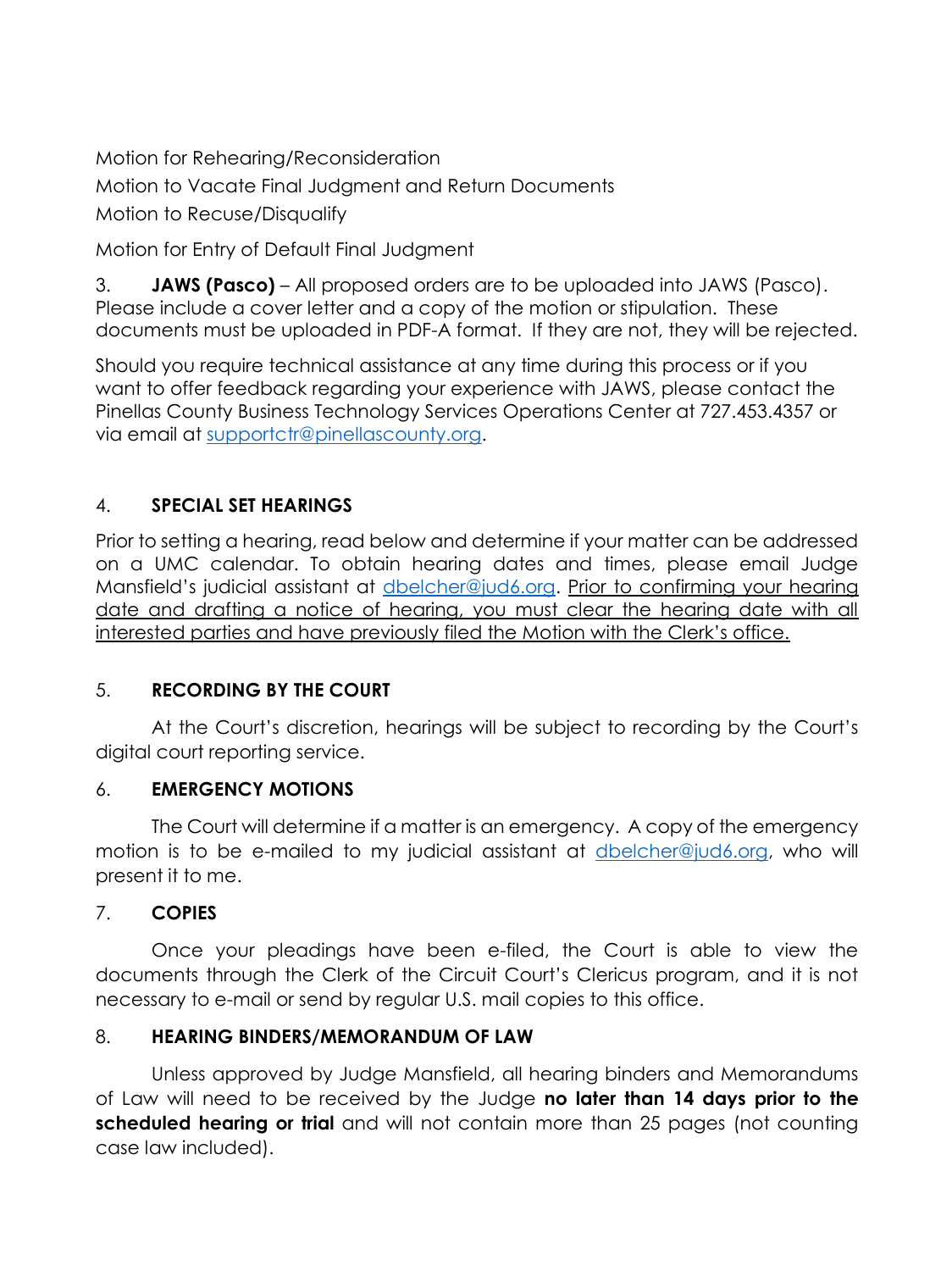#### 9. **FORECLOSURES**

The Court refers you to [www.jud6.org,](http://www.jud6.org/) Administrative Order 2019-004PA/PI-CIR. This is the procedure the Court will use as its foreclosure practice.

**Plaintiff's** Motion to Cancel and Reschedule Sale must be e-filed and a copy of the motion and proposed order are to be emailed to the judicial assistant, sent to the Court **NO LATER THAN 5 BUSINESS DAYS** prior to the date of the previously scheduled sale date.

**Defendant's** Motion to Cancel Sale must be filed and scheduled for hearing **NO LATER THAN 5 BUSINESS DAYS** prior to the previously scheduled sale date.

#### **THESE MOTIONS ARE NOT CONSIDERED EMERGENCIES AND WILL NOT BE TREATED AS SUCH.**

#### 10. **CIVIL JURY TRIALS, CIVIL NON-JURY TRIALS AND FORECLOSURE NON-JURY TRIALS**

You may contact the Court to request a trial date once the notice (that case is at issue) has been filed. If there is an objection on the docket, it will need to be set for hearing prior to a trial order being issued.

Email the JA with the following information, requesting a trial date and pretrial date (Civil Jury Trial dates are listed in a separate link within our Practice Requirements), Foreclosure Non-Jury Trial dates will be provided upon request. If the parties wish to stipulate to a specific docket, please include that information. If there is not a stipulation, the JA will select the next available docket. One party in a matter cannot decide on a trial date. Either the parties agree, or the Court will select a date for you:

**Case Number & Style of the Case Length of the Trial (how many hours or days?) Plaintiff's attorney name and phone number Defendant's attorney name and phone number Jury Trial or Non-Jury Trial?**

The JA will respond with the trial order template. You should complete the trial orders by filling out the highlighted portions. A hard copy of the completed trial order should be mailed to our office, please remember to include in your packet:

1. Sufficient copies of the trial order (enough for the service list plus one for the clerk/original)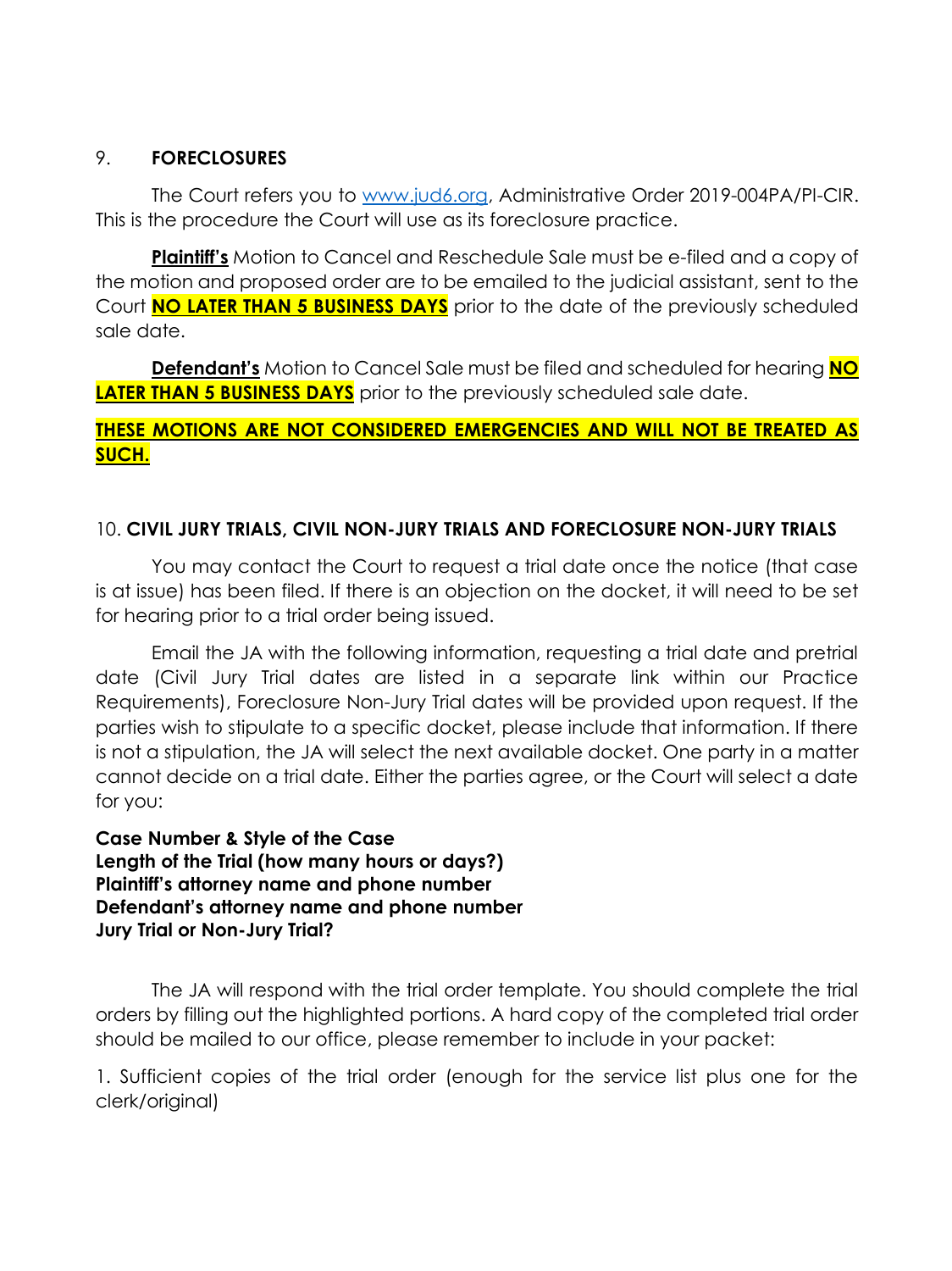2. Self-addressed stamped addressed envelopes to the service list. (Be sure that postage paid is sufficient for the trial order)

Once the packet is received, the Court will enter the trial order and mail out copies.

If the case has not been mediated, it will be referred to the Mediation Office for scheduling.

Any case which requires a trial of more than a week, if not settled at mediation, will be sent to non-binding arbitration.

Any suit for damages, in which a jury trial is requested and the defendant has either been defaulted or is appearing pro se, shall be sent to non-binding arbitration. If the defendant does not request a trial de novo, the arbitration award will then be reduced to a judgment upon motion by the plaintiff.

Bifurcation of liability and damages will be considered on a case by case basis. If a case has been bifurcated, liability established, and there is a need for a damages trial, the case is to be re-noticed for jury trial to be set on a future trial week before a newly seated jury.

#### 11. **COMPULSORY OR INDEPENDENT MEDICAL EXAMINATIONS:**

In order to resolve most CME or IME issues, the Court has a standard Order which can be submitted with a Motion on an ex parte basis with a cover letter setting forth that opposing counsel has reviewed it and has no objection to the form or entry. Attached is a copy of the form Order preferred by Judge Mansfield.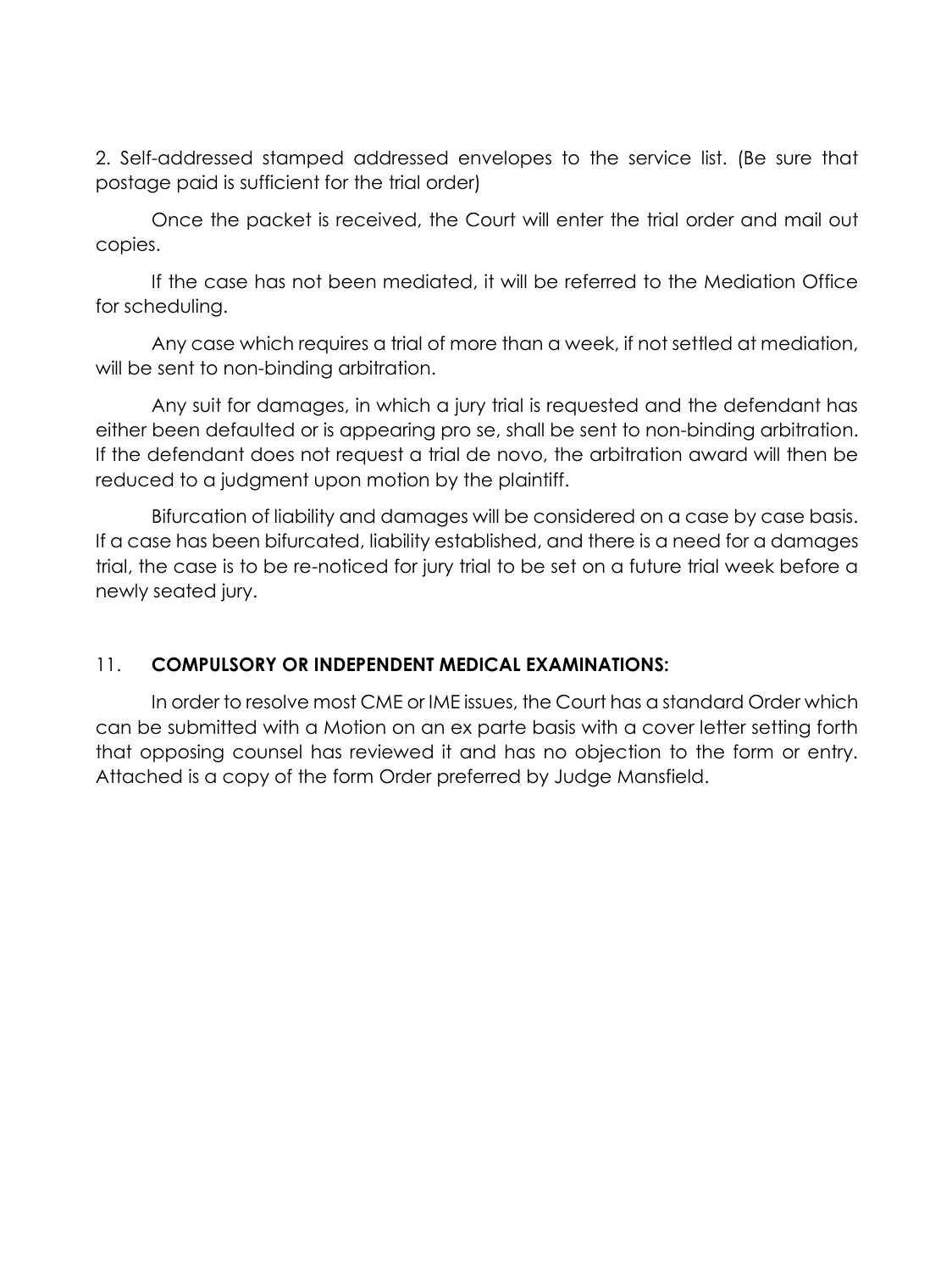#### 12. **FORM ORDER ON MOTIONS TO COMPEL COMPULSORY OR INDEPENDENT MEDICAL EXAMINATIONS ORDER COMPELLING RULE 1.360 EXAMINATION**

Pursuant to Florida Rule of Civil Procedure 1,360, ("Examinations of Persons"), Defendant's counsel has notified Plaintiff's counsel that the Plaintiff, the state of state of state of the Plaintiff, requested to be present for a non-invasive medical examination as follows:

Examiner: Address: Date: Time: Scope:

#### **THE FOLLOWING CONDITIONS ARE TO BE OBSERVED BY ALL PARTIES INVOLVED:**

1. This examination is not a deposition so the examiner shall be limited to that information reasonably necessary to conduct the specialty-appropriate examination and evaluation of an individual, including a brief medical history as well as present complaints (15 – 20 Minutes). The examination is to be limited to the specific medical or psychological conditions in controversy and unless modified by another court order, such examination will be the only exam for the specific condition(s) or issues in controversy (without limiting the possibility of multiple specialties). No invasive testing shall be performed without informed consent by the Plaintiff/examinee, or further Order of Court.

2. This examination shall commence in a timely manner. If it is not commenced by the examining physician within 20 minutes of the originally scheduled appointment time, it will be deemed waived by the defense unless good cause is shown. A patient backlog will not be considered good cause.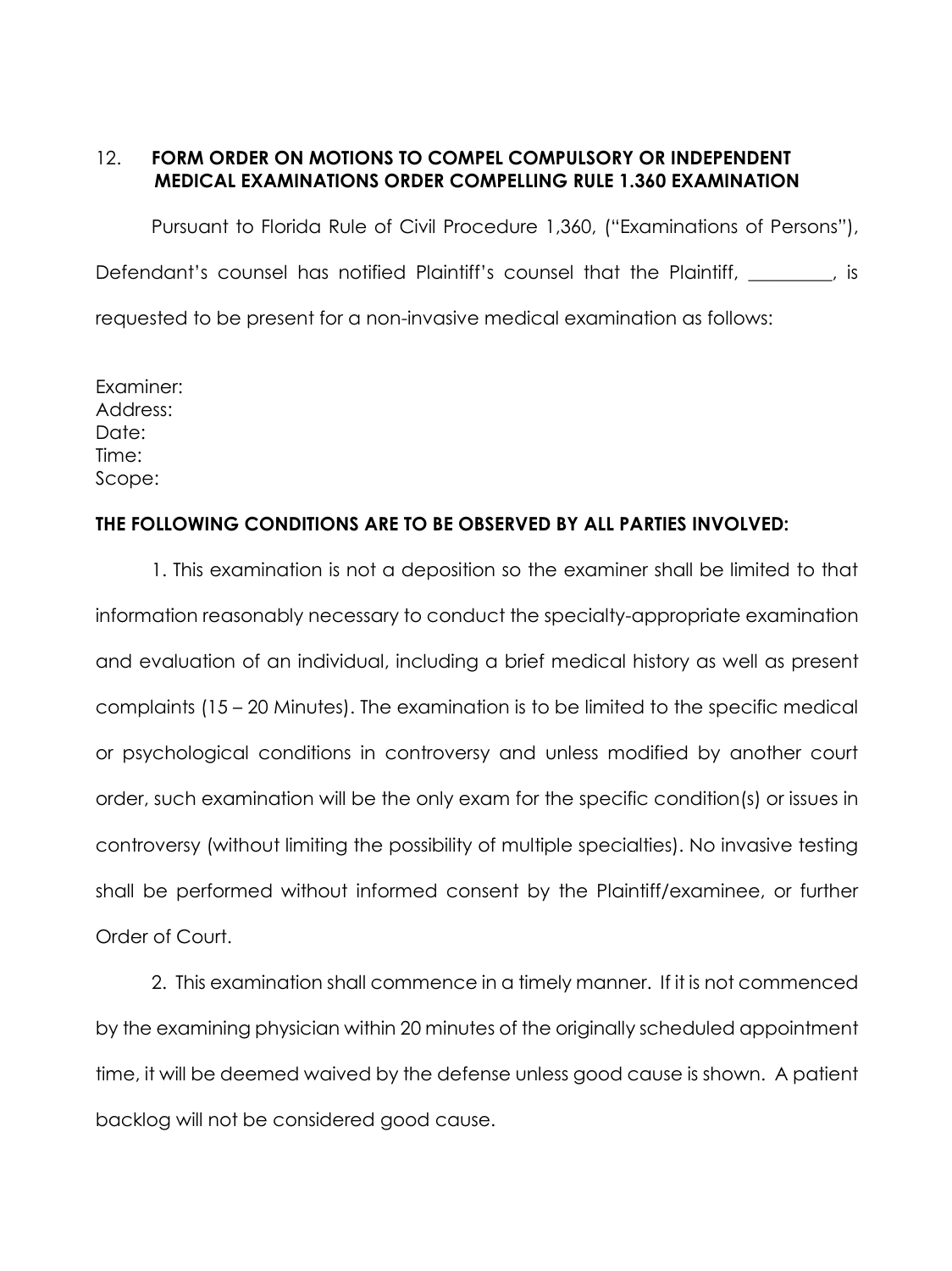3. The examinee will not be required to complete any lengthy information forms upon arrival at the examiner's office. The examinee will furnish the doctor with name, address, and date of birth. Questions pertaining to how the Plaintiff was injured, and where and how the Plaintiff sustained the injuries complained of, are permitted. Questions pertaining to "fault," when the Plaintiff hired his/her attorney, who referred the Plaintiff to any doctor, and what the Plaintiff told his attorney or any investigators are NOT permitted.

4. It shall be the defense attorney's responsibility to provide the examiner with all medical records, imaging studies, test results, and the like, which the defense wants the examiner to review and rely upon as part of the examination. Unless he or she has exclusive control of any original records or imaging studies, Plaintiff shall not be required to bring anything to the exam other than valid identification (e.g., Driver's License, Official Florida Identification Card or government-issued Passport).

5. Plaintiff is permitted to have his/her attorney (and spouse or parent, or other representative) present for the examination, provided that only one of these listed non-attorney persons may attend. Such person(s) may unobtrusively observe the examination, unless the examiner or defense counsel establishes a case-specific reason why such person's presence would be disruptive, and that no other qualified individual in the area would be willing to conduct the examination with such person present. In the case of a neuropsychological exam, all observers shall watch and listen from an adjacent room if available, or by video feed. If the examination is to be recorded or observed by others, the request or response of the examinee's attorney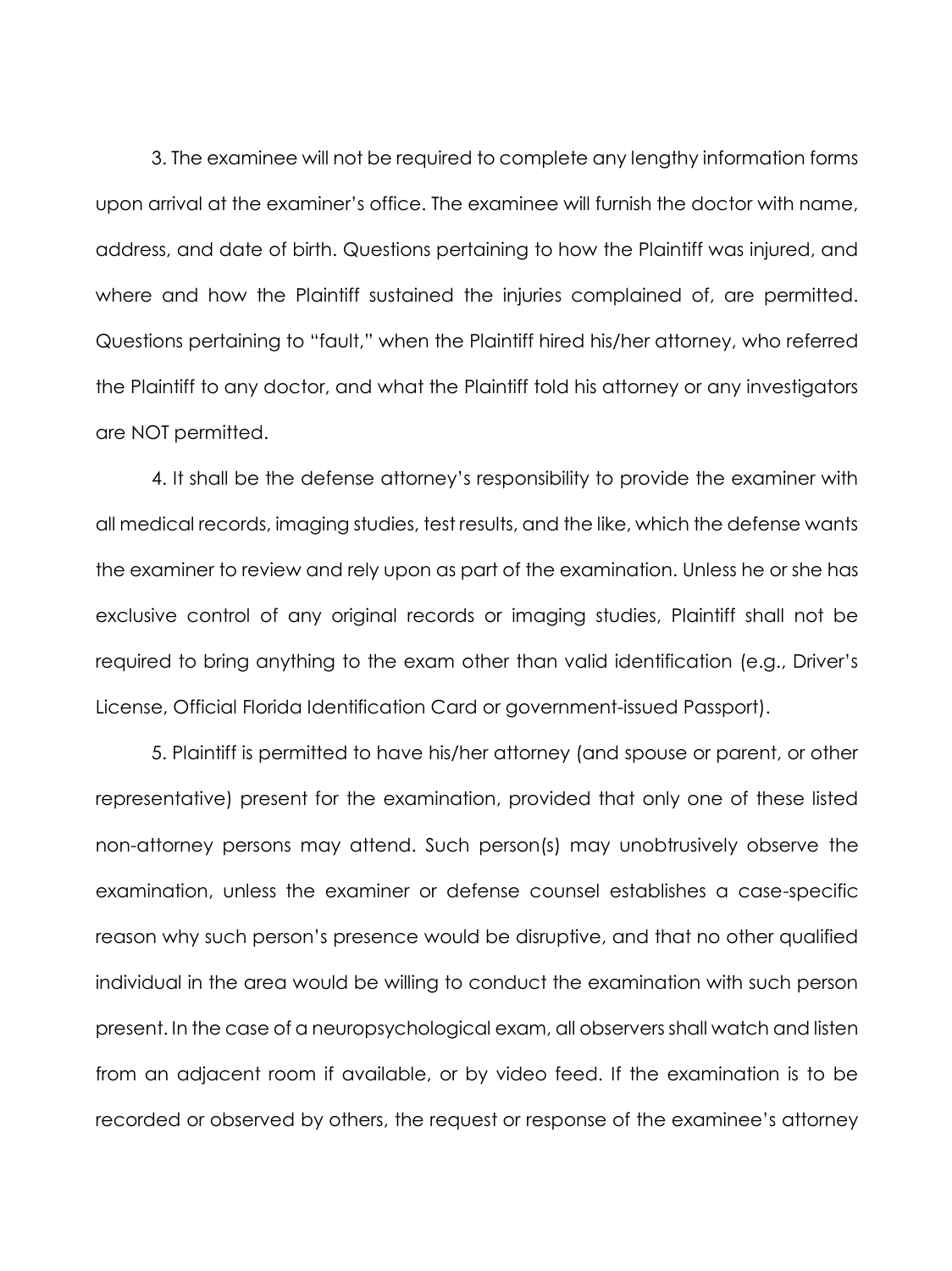shall include the number of people attending, their role, and the method(s) of recording.

6. Plaintiff's counsel may also send a court reporter or a videographer to the examination, provided that claimant's counsel notifies defense counsel at least 10 days in advance of the identity, either by proper name or by title (e.g., videographer from XYZ Reporting Service). It is the duty of the defense counsel to relay this information to the examiner's office personnel.

7. Neither Defendant's attorney nor any of Defendant's representatives may attend or observe, record or video the exam. Only if the video is identified as impeachment material for use at trial may the defense counsel obtain a copy. The medical examiner shall not be entitled to any payment of an additional or accommodation fee from the Plaintiff or his/her counsel, simply because of the presence of legally permitted third parties or recordings. The Court shall reserve ruling as to whether such costs, if imposed by an examiner, may be properly recoverable by the Defendant as a taxable cost, or otherwise awarded by the Court.

8. If a videotape or digital recording is made of the examination by counsel for Plaintiff, it is considered work-product, and neither the defense nor the examiner is entitled to a copy, unless and until same is designated as (or reasonably expected to become) trial evidence, subject to discovery only upon a showing of need and undue hardship. Use of the video or DVD is limited specifically to the instant litigation. At the close of litigation, including any appeal, all copies shall be destroyed – unless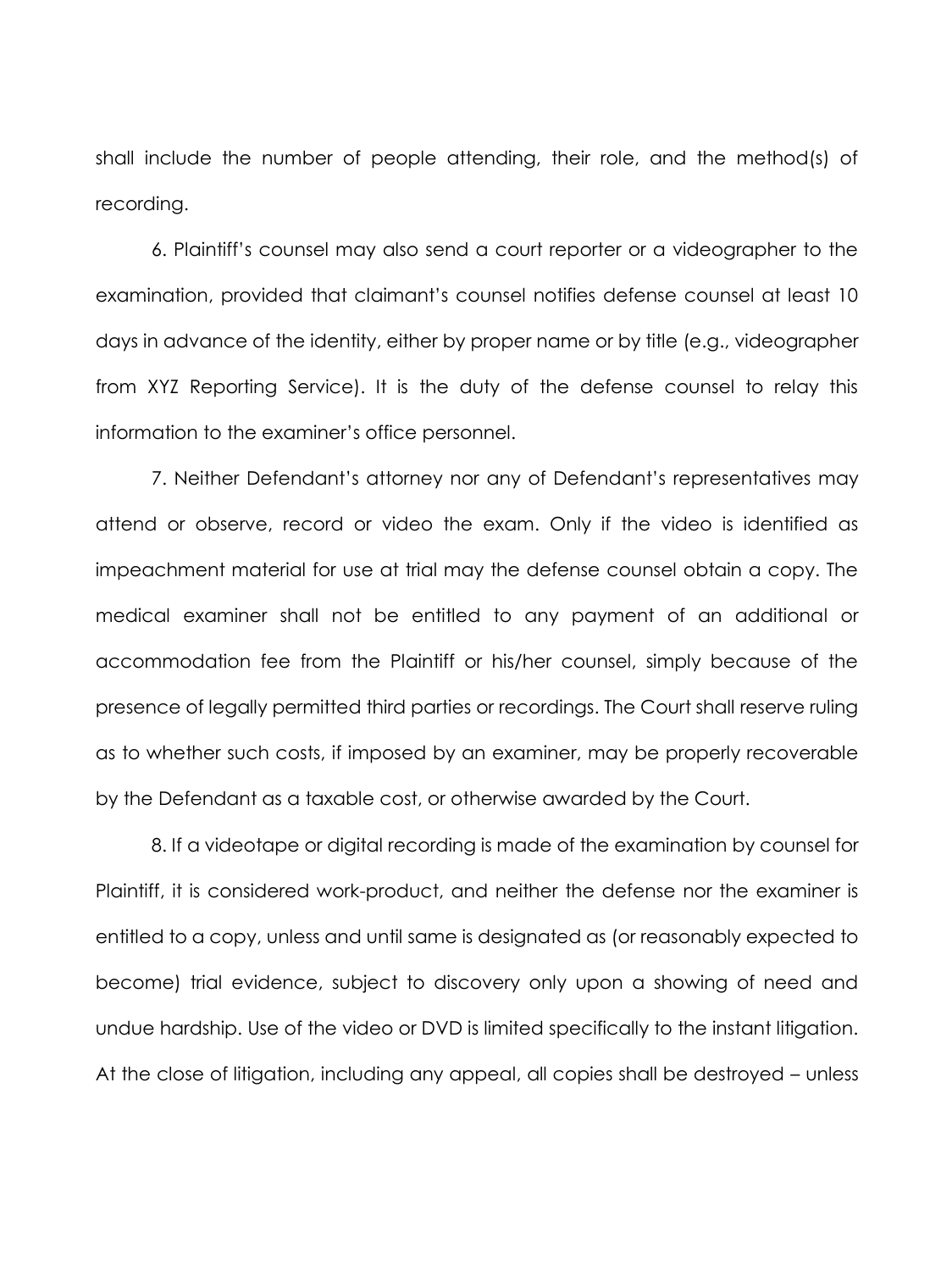counsel convinces the Court (and an order is entered) that there is some compelling reason for either party, or the examiner, to retain a copy.

9. Neither Plaintiff's counsel, nor anyone else who is permitted to be present, shall interject themselves into the examination unless the examiner seeks information not permitted by this Order. If Plaintiff's counsel speaks openly or confers privately with the examinee, and this disrupts the exam or causes the examiner to terminate the examination, counsel may be subject to sanctions.

10. The report of the examiner shall be sent to Plaintiff's counsel, as required by Rule 1.360(b), within 30 days of the examination – but in no event less than 21 days before the beginning of trial, unless otherwise agreed between counsel for the parties or ordered by the court due to special problems. Unless a Plaintiff's treating or retained expert has revised or supplemented an opinion after his/her report or deposition, the examiner shall not change, amend, or supplement the opinions set forth in said report during any testimony (deposition or trial) he may give in reference to his examination of the Plaintiff, without providing a supplemental report, which must be provided to Plaintiff's counsel at least 15 days before trial. Violation of this provision may result in the limitation or striking of the examiner's testimony.

*10(a) If the examination involves neuropsychological testing: In addition to the*  report, the examiner shall provide all raw data, including copies of all notes, tests, tests *results, scoring, and test protocols, to Plaintiff's treating or retained psychologist or neuropsychologist, who must return them to the defense examiner at the conclusion of the case.*